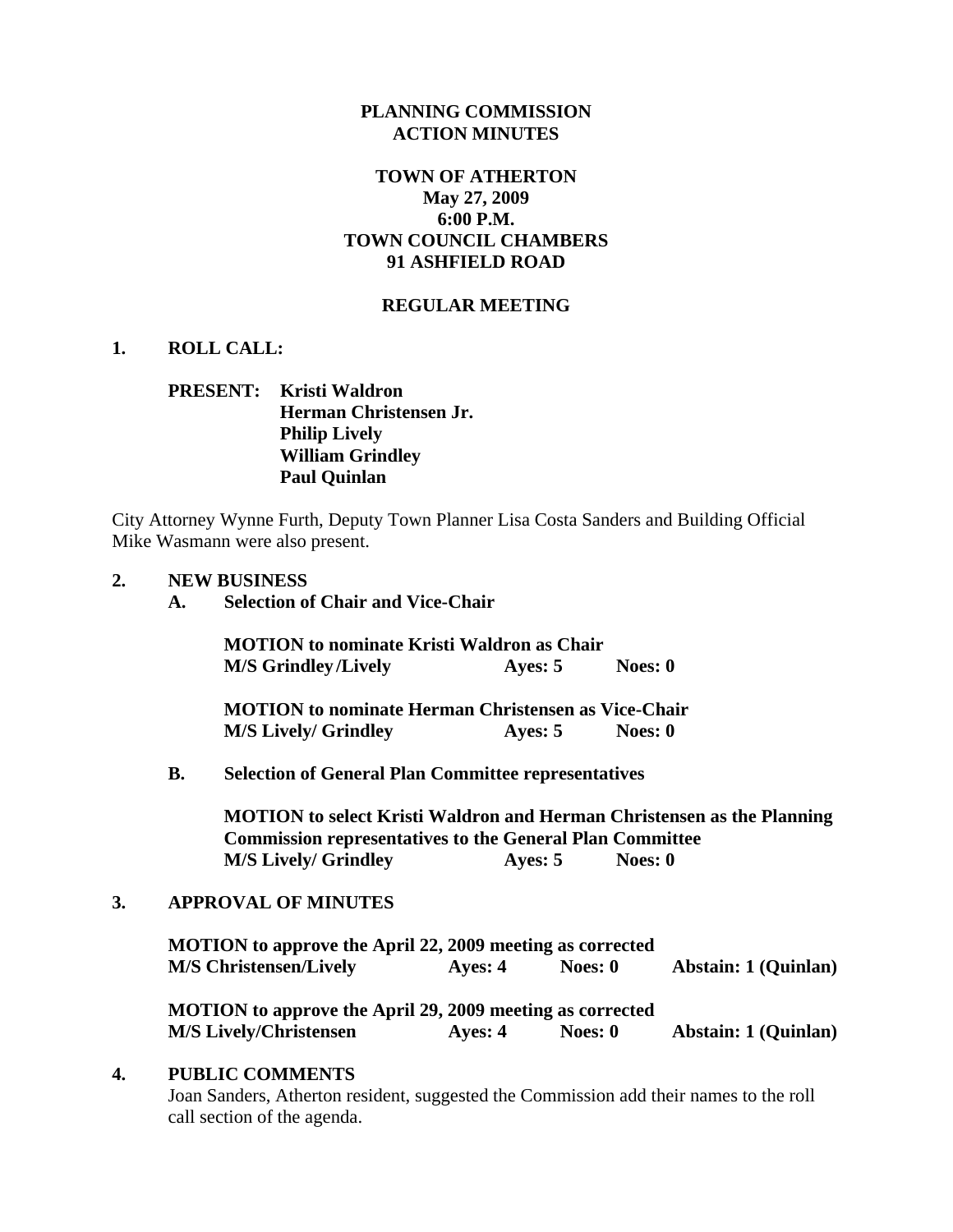May 27, 2009, Planning Commission Action Minutes Page 2

## **5. COMMISSIONERS REPORTS**

Commissioners welcomed Paul Quinlan to the Planning Commission.

## **6. GENERAL PLAN COMMITTEE REPORTS**

- **7. STAFF REPORTS**
- **8. REGULAR AGENDA**

**Master Plan Update – 50 Valparaiso –** Menlo School Master Plan Update for 2009

**MOTION to accept the 2009 Annual Master Plan Update from Menlo School for filing M/S Grindley/Christensen Ayes: 5 Noes: 0** 

## **PUBLIC HEARINGS**

**9. Tentative Parcel Map and Conditional Exception – 172 Isabella Avenue –**  Tentative Parcel Map and Conditional Exception to allow the subdivision of one 2.5 acre parcel into two parcels. Atherton Municipal Code Section 16.16 and 16.36.

#### **This item was withdrawn by the property owner.**

**10. Conditional Use Permit – 69 Tuscaloosa –** Conditional Use Permit to allow habitation of an accessory structure during the construction of the main residence. Atherton Municipal Code Sections 17.36.055 and 17.52.

**MOTION to approve the Conditional Use Permit to allow habitation of the guesthouse for up to 24 months during construction of the main residence at 69 Tuscaloosa based on the following findings and for the reasons incorporated in the staff report and as discussed by the Planning Commission.** 

 **M/S Lively/Grindley Ayes: 5 Noes: 0** 

## **Findings:**

- 1. The proposed use will not be detrimental or injurious to person, property or improvements in the vicinity, and will not be detrimental to the public health, peace, safety, comfort, general welfare or convenience.
- 2. The proposed pool will be located and conducted in a manner in accord with the general plan and the purposes of that plan and the zoning code.

Chair Waldron advised of the 10-day appeal period.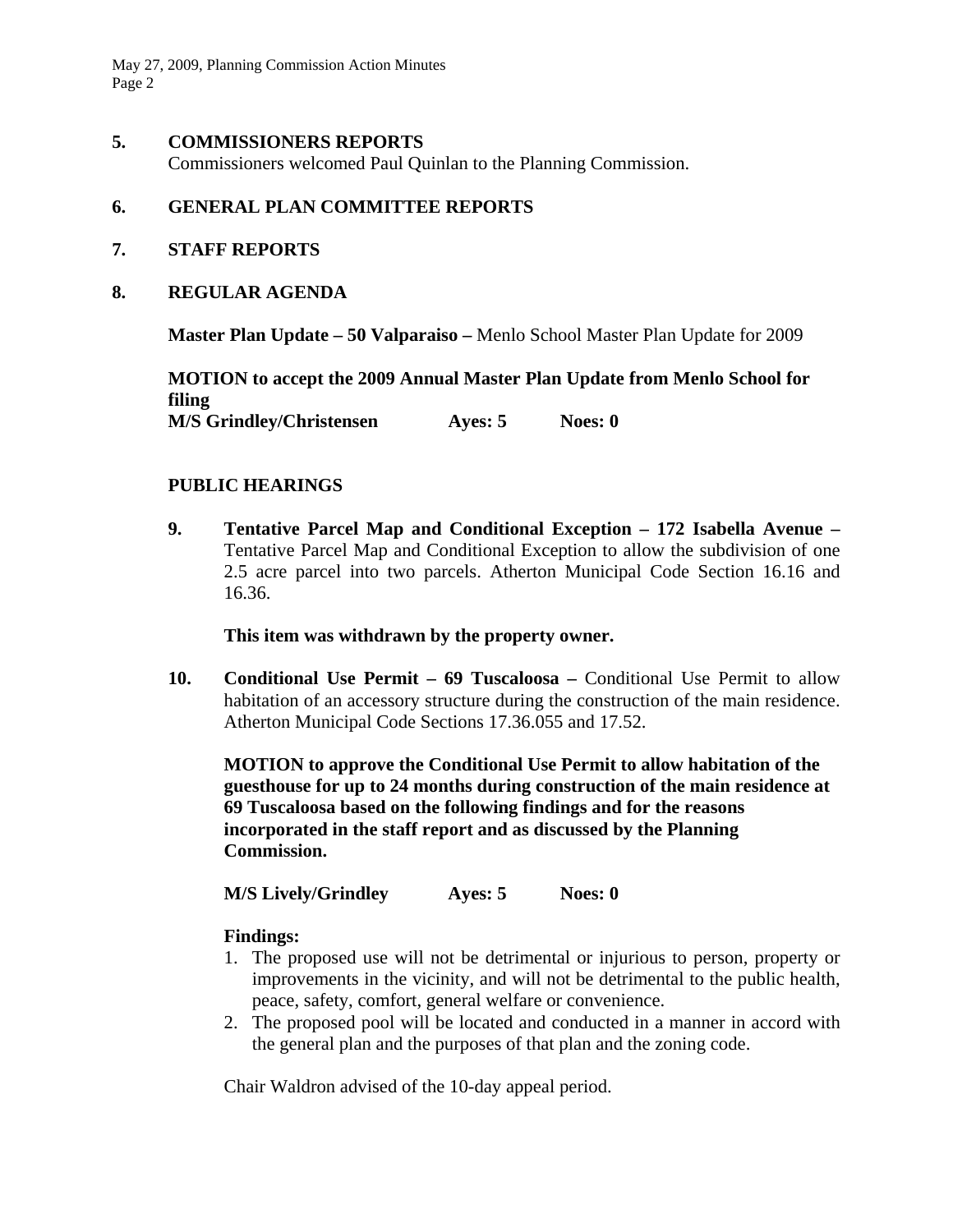**11. Exception Review – 29 Southgate –** Exception Review to allow a second story addition to an existing main residence. Atherton Municipal Code Sections 17.24.030(F) and 17.54.

## **MOTION to continue this item and the public hearing to the June 24, 2009 Planning Commission meeting at the request of the applicant.**

 **M/S Christensen/Grindley Ayes: 5 Noes: 0** 

**12. Variance – 150 Watkins Avenue–** Variance to allow a pedestrian bridge to be located within the front yard setback at the Holbrook Palmer Park. Atherton Municipal Code Section 17.56.

**MOTION to approve the Variance at 150 Watkins Avenue based on the following findings and for the reasons incorporated in the staff report and as discussed by the Planning Commission.** 

**M/S Quinlan/Christensen Ayes: 5** Noes: 0

## **Findings:**

- 1. There are special circumstances applicable to the property, including size, shape, topography, location or surroundings, where the strict application of the Zoning Title deprives such property of privileges enjoyed by other property in the vicinity and under identical classification.
- 2. The Variance is subject to such conditions as will assure that the adjustment thereby authorized shall not constitute a grant of special privileges inconsistent with the limitations upon other properties in the vicinity and zone in which such property is situated.

Chair Waldron advised of the 10-day appeal period.

## **13. General Plan Consistency Determination for the Capital Improvement Program for Fiscal Year 2009/2010**

**MOTION to find that the Capital Improvement Program for Fiscal Year 2009/2010 Budget and the projects included in that program, except street project #7 are consistent with the Atherton General Plan and direct staff to report these findings to the City Council.** 

 **M/S Waldron/Grindley Ayes: 5 Noes: 0** 

**MOTION to find that the street project #7 as listed in the Capital Improvement Program for Fiscal Year 2009/2010 Budget is consistent with the Atherton General Plan and direct staff to report this findings to the City Council.**